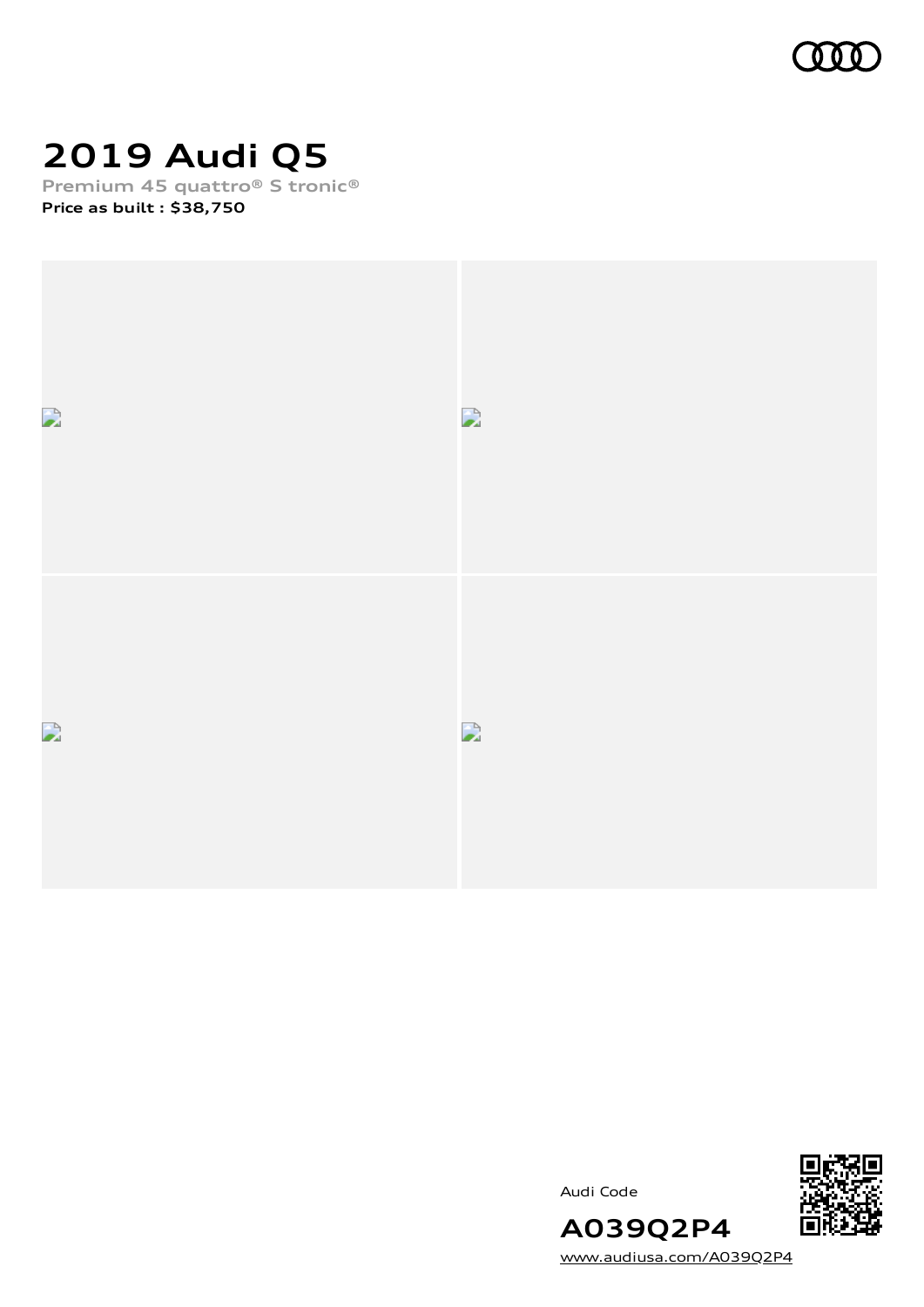### **Summary**

**Audi 2019 Audi Q5** Premium 45 quattro® S tronic®

**Price as buil[t](#page-10-0)** \$38,750

#### **Exterior colour**

Mythos Black metallic

### $\overline{\phantom{a}}$

#### **Further Information**

|                 | N٥           |
|-----------------|--------------|
| Mileage         | 33,422 miles |
| Type of vehicle | Used car     |

**Warranty**

#### **Interior colour**

| Seats     | Atlas Beige              |
|-----------|--------------------------|
| Dashboard | Granite Gray/Atlas Beige |
| Carpet    | Granite Gray             |
| Headliner | Atlas Beige              |

#### **Audi Code** A039Q2P4

**Your configuration on www.audiusa.com** [www.audiusa.com/A039Q2P4](https://www.audiusa.com/A039Q2P4)

**Commission number** 30d9c2ff0a0e09711185

#### **Technical Specifications**

| Engine type                  | 2.0-liter four-cylinder                       |
|------------------------------|-----------------------------------------------|
| stroke                       | Displacement/Bore and 1,984/82.5 x 92.8 cc/mm |
| Torque                       | 273 @ 1,600 - 4,500 lb-ft@rpm                 |
| Top track speed              | 130 mph mph $1$                               |
| Acceleration (0 - 60<br>mph) | 5.9 seconds seconds                           |
| Recommended fuel             | Premium                                       |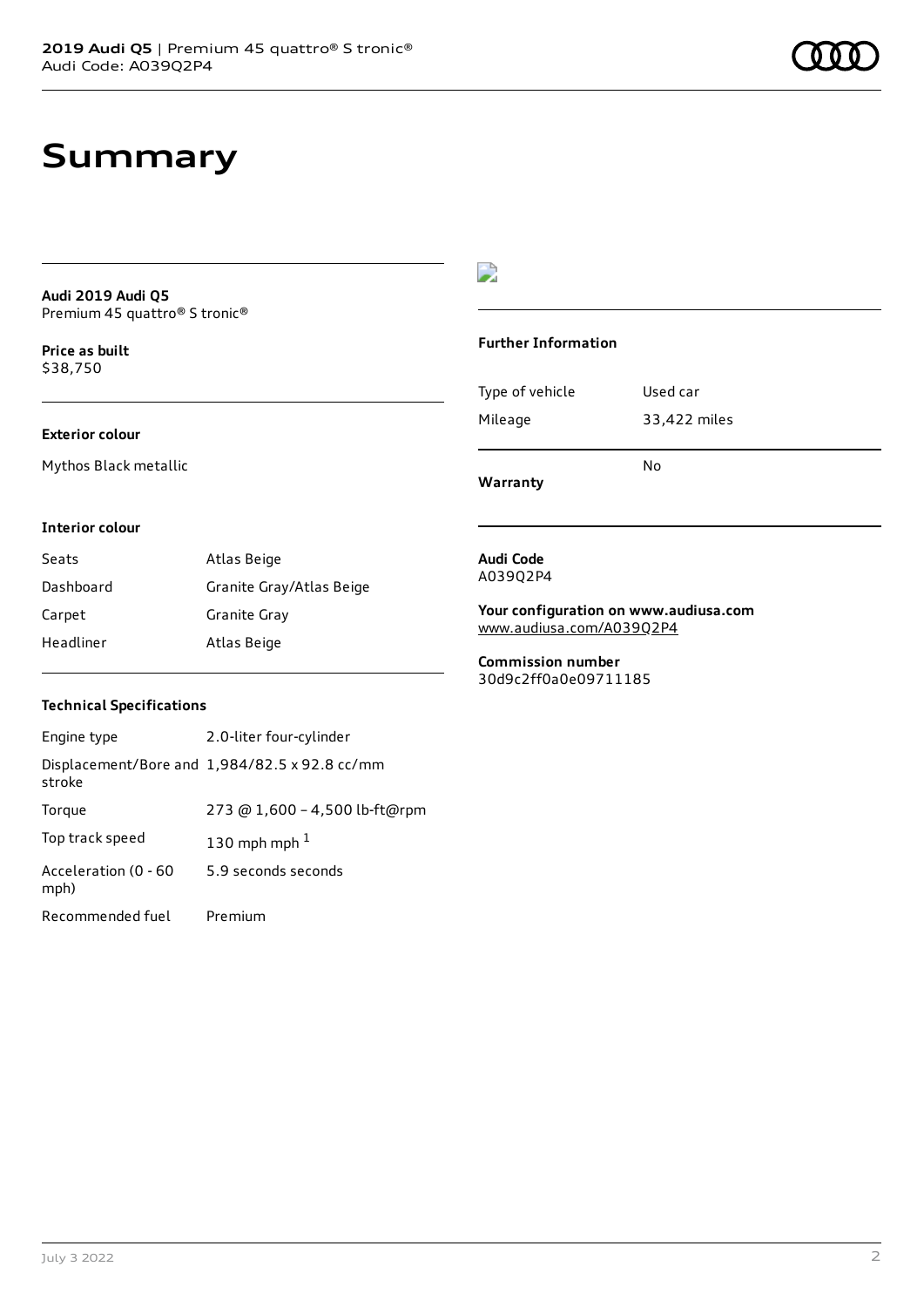# **Equipment**

Mythos Black metallic

Audi advanced key-keyless start, stop and entry

Power-adjustable, auto-dimming, power-folding, heated exterior side mirrors with memory

Convenience package

Panoramic sunroof

Audi pre sense® rear

Audi side assist

SiriusXM® Satellite Radio

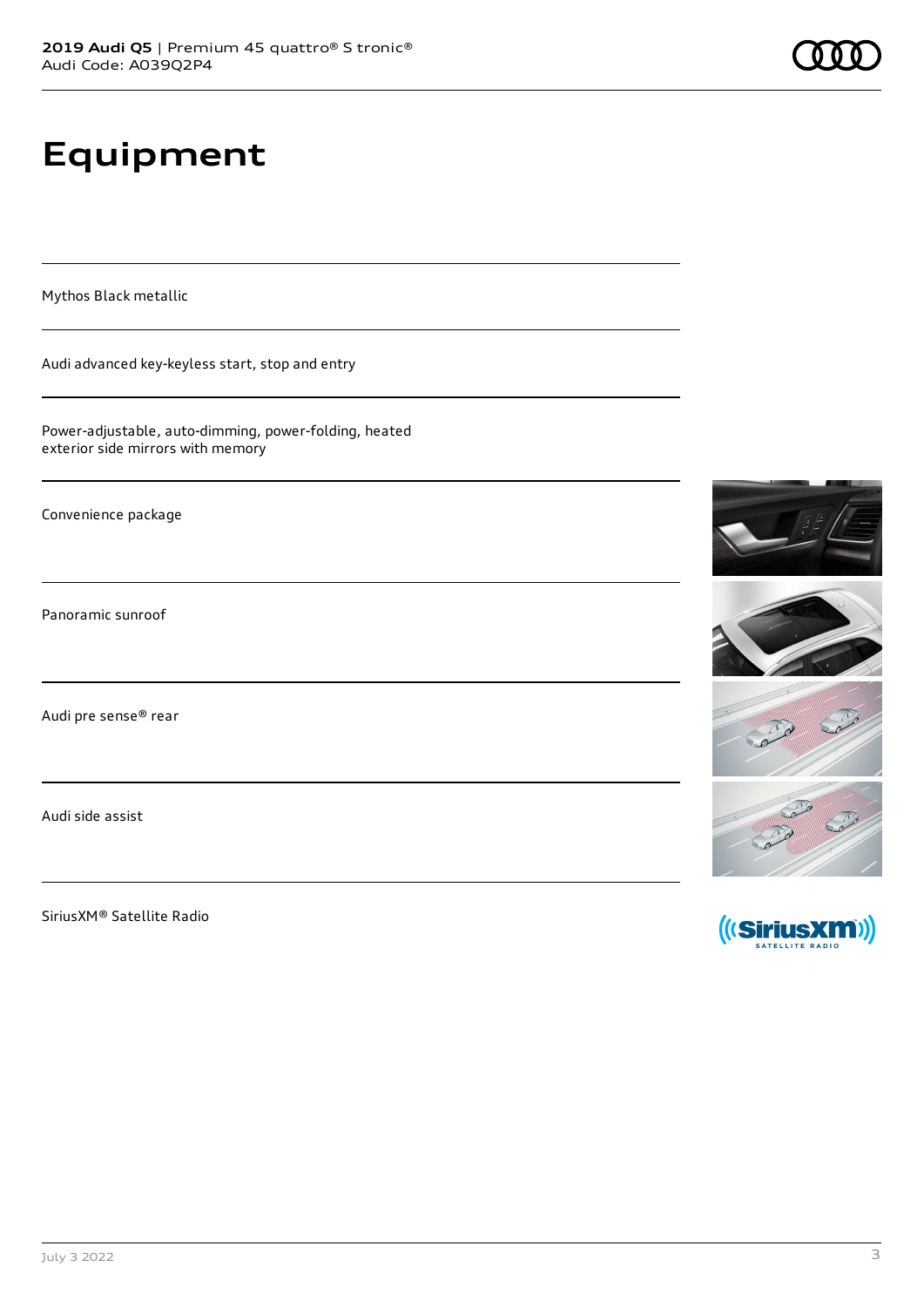| QZ7             | Electromechanical power steering                                 |
|-----------------|------------------------------------------------------------------|
| 8T2             | Cruise control with coast, resume and<br>accelerate features     |
| VC <sub>2</sub> | Garage door opener (HomeLink®)                                   |
| 4H5             | Electronic child locks                                           |
| 7K6             | Tire-pressure monitoring system                                  |
| 4X3             | Front thorax side airbags and Sideguard®<br>head curtain airbags |
| 3B7             | Lower Anchors and Tethers for Children<br>(LATCH) in rear seats  |
| 4UB             | Driver and front passenger airbags                               |
| UH1             | Electromechanical parking brake                                  |
|                 |                                                                  |

#### **Exterior**

| 1D8   | Provision for towing bracket                             |
|-------|----------------------------------------------------------|
| 1S1   | Car jack                                                 |
| 1 B A | Dynamic suspension system                                |
| 3S1   | Aluminum roof rails                                      |
| 511   | Adaptive rear spoiler                                    |
| 8IH   | Xenon plus headlights with LED daytime<br>running lights |
| HX2   | 18" 235/60 all-season tires                              |
| 8SP   | LED taillights with dynamic turn signals                 |
| VW1   | Rear privacy glass                                       |
| 4ZB   | Aluminum trim around exterior windows                    |
| 40R   | 18" 5-double-spoke-dynamic design wheels                 |

### **Interior** QE1 Storage package 4M3 Four beverage holders 7M0 Plastic door sill inlays 6NJ Cloth headliner 9AQ Three-zone automatic climate control 4L7 Auto-dimming interior rear view mirror with digital compass QQ1 LED interior lighting package 1XW Three-spoke multifunction steering wheel 7F9 Leather-wrapped gear selector 4E7 Power tailgate 5XF Driver and front-passenger extendable sun visors with illuminated vanity mirrors 3NS Sliding, split folding 40/20/40 rear seatbacks with adjustable recline 7HA Without extended leather package N1F Leather seating surfaces

4A3 Heated front seats

5MG Dark Brown Walnut Wood inlays

### **Infotainment and Driver Assistance**

| 6K9 | Audi pre sense® basic and Audi pre sense®<br>city                                                                                             |
|-----|-----------------------------------------------------------------------------------------------------------------------------------------------|
| 2H1 | Audi drive select                                                                                                                             |
| IW3 | Audi connect CARE assistance and security<br>services                                                                                         |
| UI2 | Audi smartphone interface including Apple<br>CarPlay <sup>™</sup> and Google <sup>™</sup> Android Auto <sup>™</sup> for<br>compatible devices |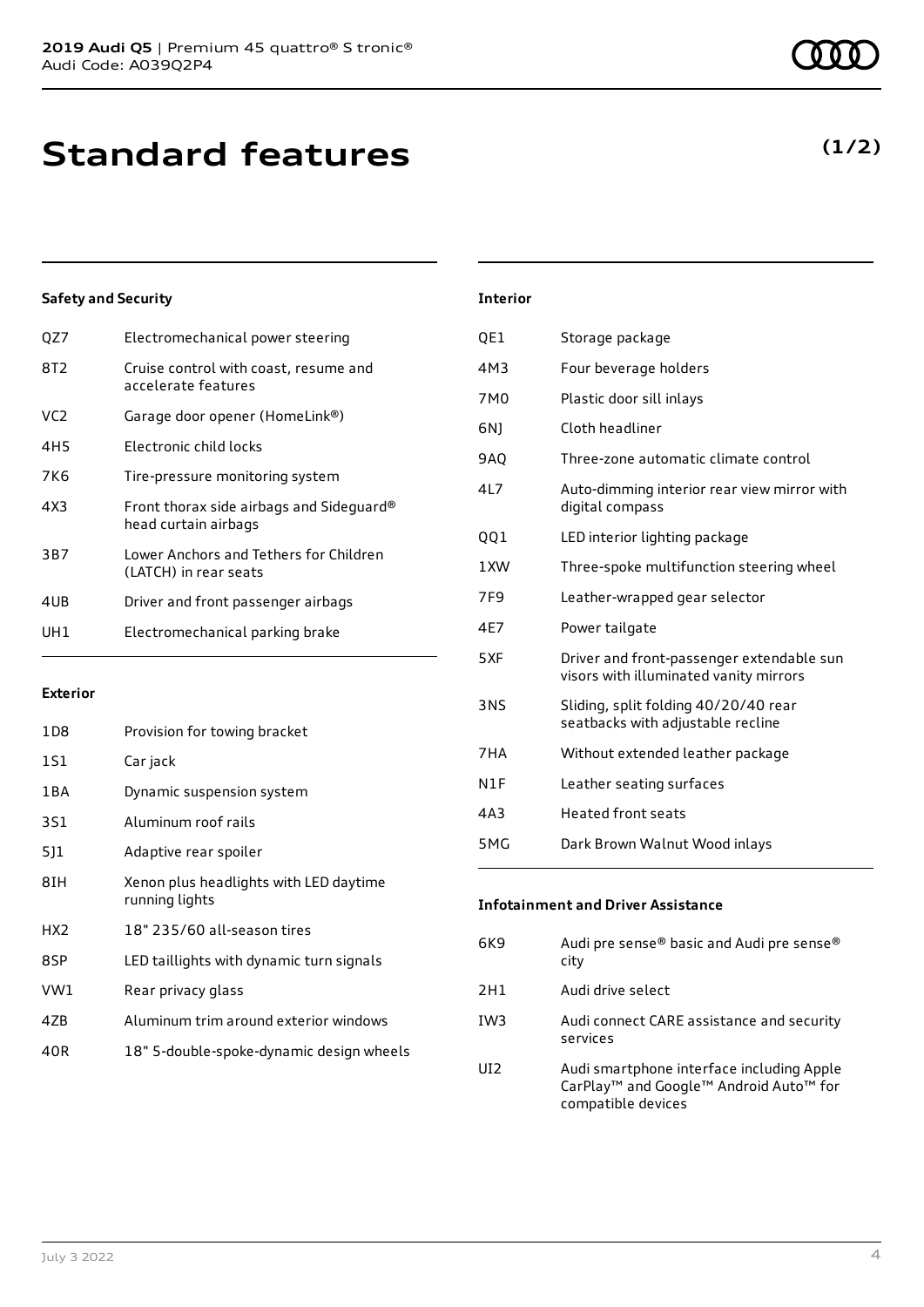## **Standard features**

### **Infotainment and Driver Assistance**

| KA <sub>2</sub> | Rear view camera                                                                 |
|-----------------|----------------------------------------------------------------------------------|
| 9VD             | Audi sound system                                                                |
| 9S7             | Color driver information system                                                  |
| 7UH             | Connectivity package                                                             |
| 18S             | MMI® radio                                                                       |
| 9ZX             | BLUETOOTH <sup>®</sup> wireless technology<br>preparation for compatible devices |

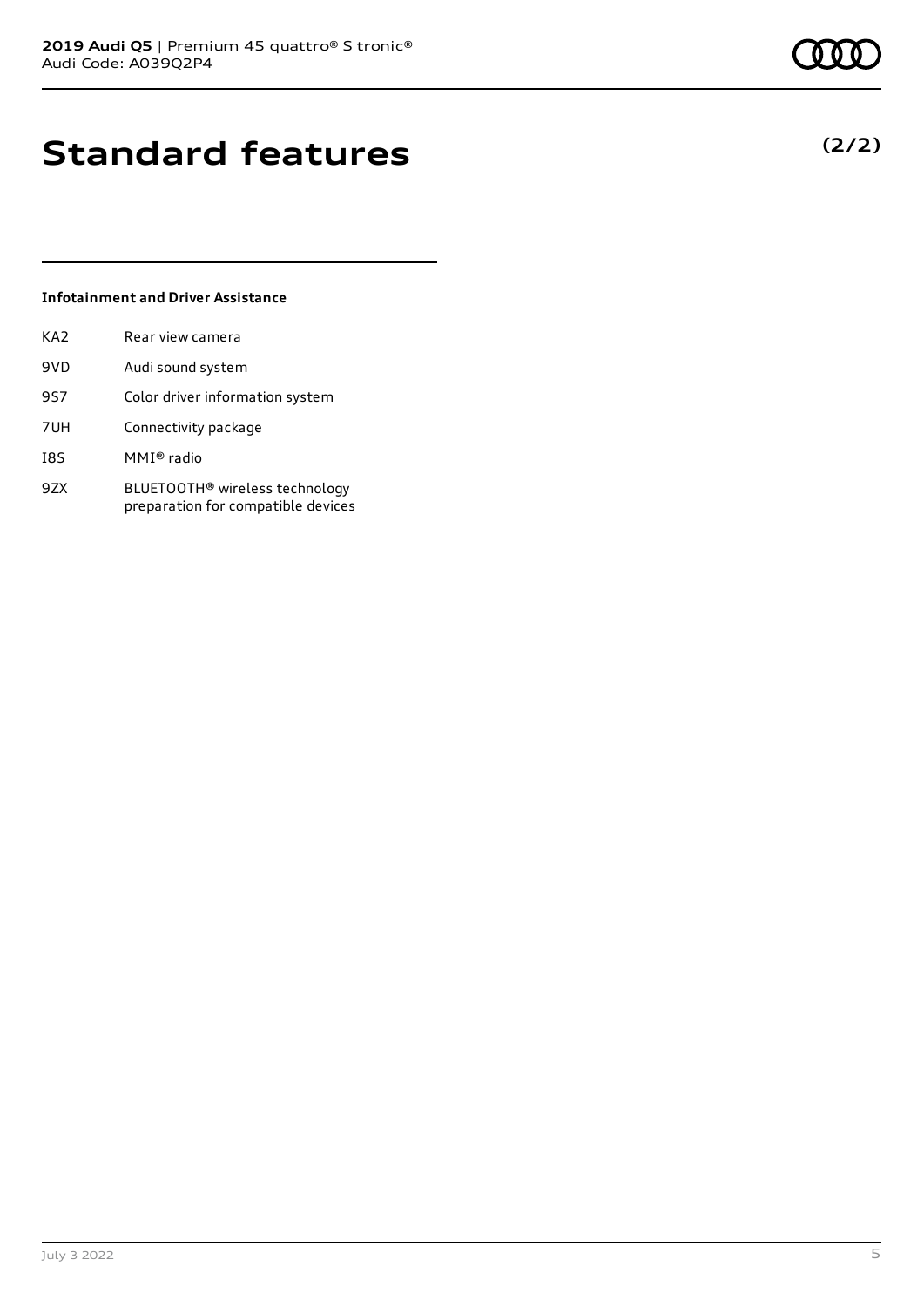## **Dealer remarks**

Fresh Detail & Full Tank of Gas, Bluetooth. CARFAX One-Owner. 22/27 City/Highway MPG

Awards:

\* 2019 KBB.com Best Buy Awards \* 2019 KBB.com 10 Best Luxury SUVs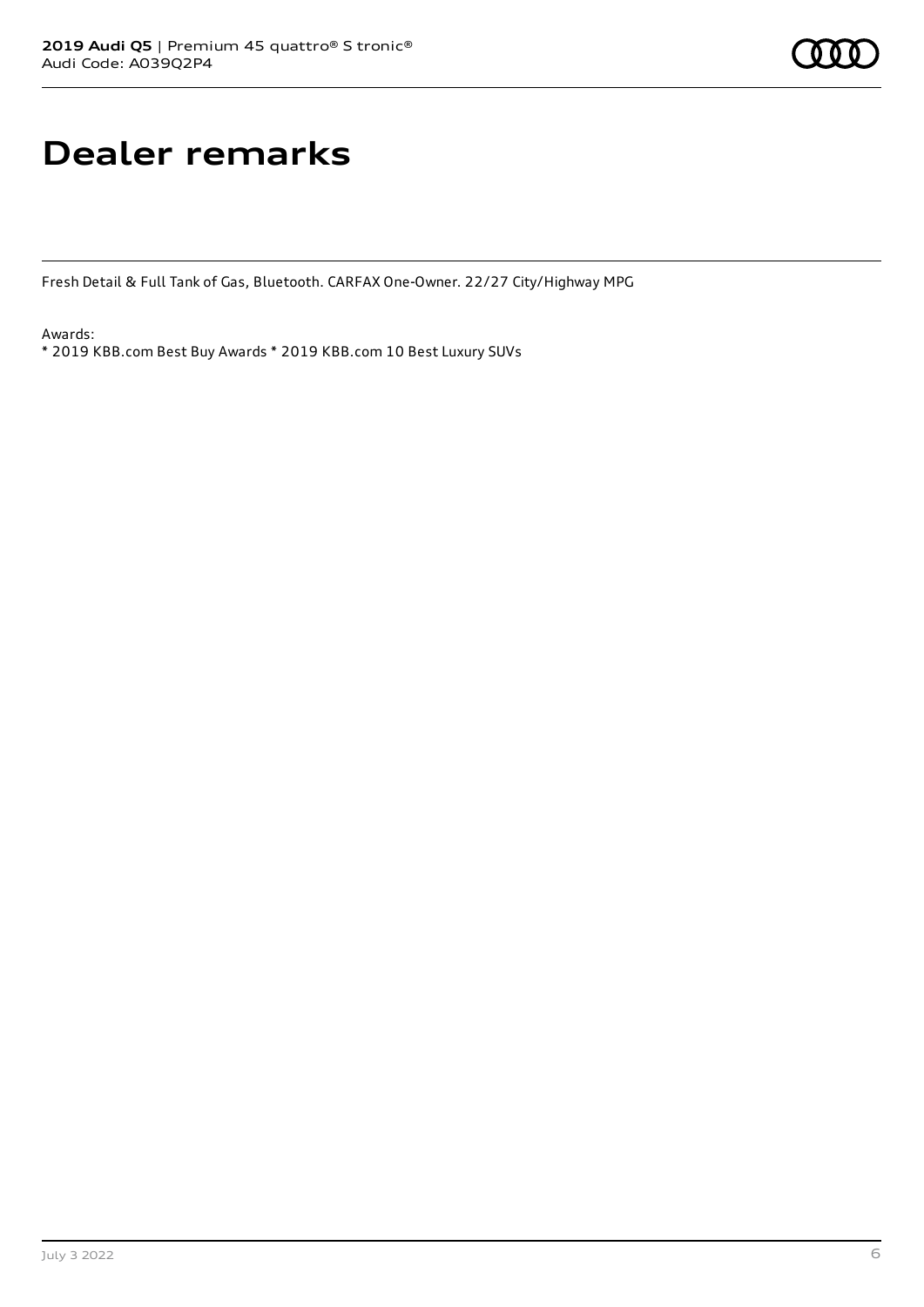## **Technical Specifications**

### **Engineering | Performance**

| Engine type                                 | 2.0-liter four-cylinder                       |
|---------------------------------------------|-----------------------------------------------|
| Power Level                                 | 45                                            |
| Max. output ps/hp                           | 248 @ 5,000 - 6,000 @ rpm                     |
| Towing capacity                             | 4,400-lb maximum towing capacity<br>lb        |
| Torque                                      | 273 @ 1,600 - 4,500 lb-ft@rpm                 |
| Valvetrain                                  | 16-valve DOHC with Audi valvelift<br>system   |
| Acceleration (0 - 60<br>mph)                | 5.9 seconds seconds                           |
| Engine block                                | Cast-iron                                     |
| Induction/fuel injection Turbocharged/TFSI® |                                               |
| Cylinder head                               | Aluminum-alloy                                |
| stroke                                      | Displacement/Bore and 1,984/82.5 x 92.8 cc/mm |
| Top track speed <sup>1</sup>                | 130 mph mph                                   |

### **Electrical system**

| Alternator | 110-150 A   |
|------------|-------------|
| Battery    | 420 A/75 Ah |

#### **Transmission | Drivetrain**

| Gear ratios: 6th         | 0.508:1                                                                                                                                                   |
|--------------------------|-----------------------------------------------------------------------------------------------------------------------------------------------------------|
| Gear ratios: Final Drive | 5.302:1                                                                                                                                                   |
| Gear ratios: 7th         | 0.386:1                                                                                                                                                   |
| Gear ratios: 4th         | 1.057:1                                                                                                                                                   |
| Transmission             | Seven-speed S tronic <sup>®</sup> dual-clutch<br>automatic transmission and<br>quattro <sup>®</sup> all-wheel drive with ultra <sup>®</sup><br>technology |
| Gear ratios: 2nd         | 2.190:1                                                                                                                                                   |
| Gear ratios: 3rd         | 1.517:1                                                                                                                                                   |
| Gear ratios: Reverse     | 2.750:1                                                                                                                                                   |
| Gear ratios: 1st         | 3.188:1                                                                                                                                                   |

### **Steering**

| Steering type                              | Electromechanical power steering<br>system |
|--------------------------------------------|--------------------------------------------|
| Turning diameter, curb- 38.4 ft<br>to-curb |                                            |
| Steering ratio                             | 15.8:1                                     |
| <b>Suspension</b>                          |                                            |
| Front axle                                 | Five-link front suspension                 |

| Rear axle | Five-link rear suspension |
|-----------|---------------------------|
|           |                           |

### **Brakes**

| Front brakes | 13.3 (ventilated disc) in |
|--------------|---------------------------|
| Rear brakes  | 13.0 (ventilated disc) in |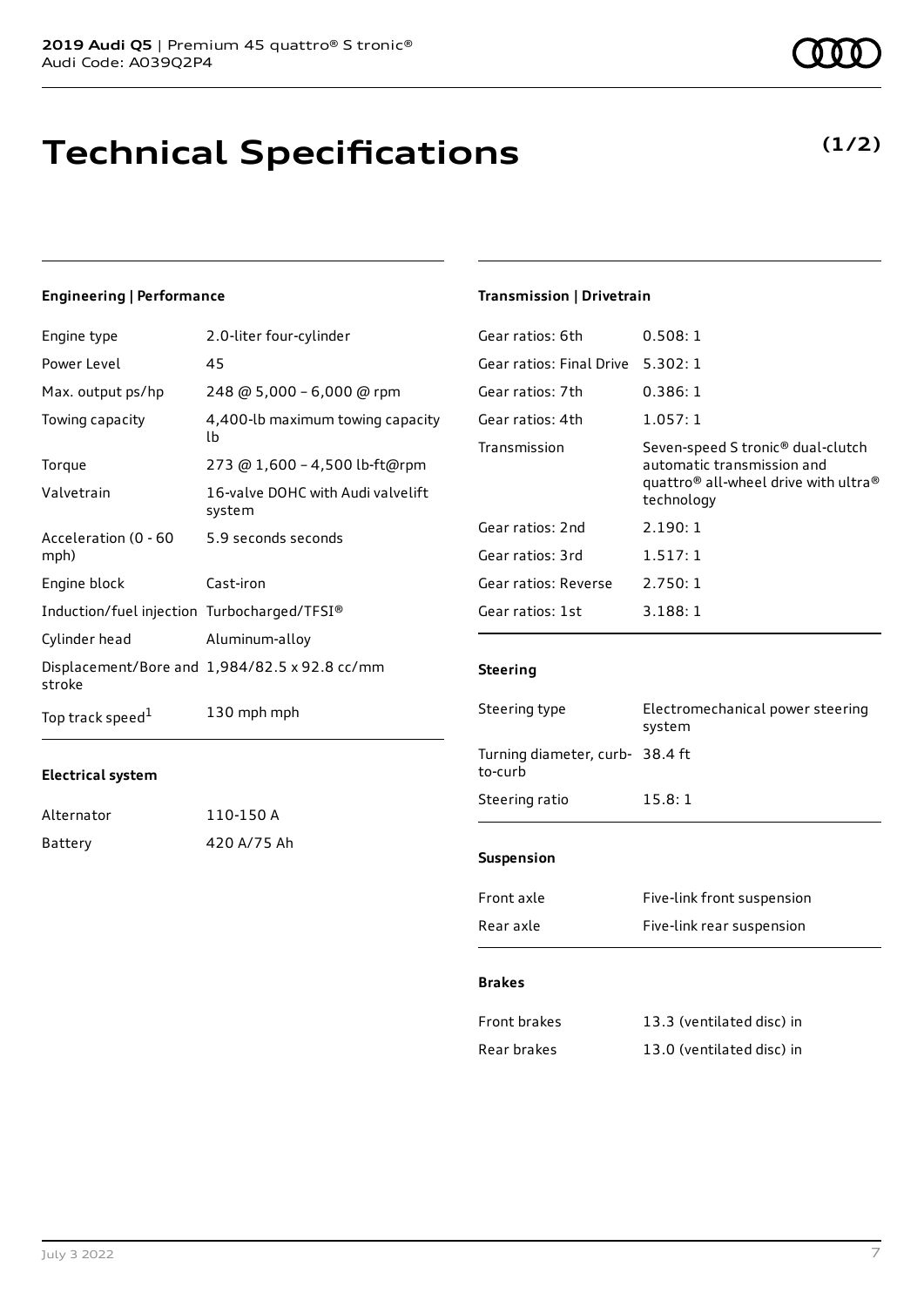### **Technical Specifications**

#### **Body**

| Material                      | Multi-material body construction<br>(steel and aluminum composition) |  |  |  |
|-------------------------------|----------------------------------------------------------------------|--|--|--|
| <b>Warranty   Maintenance</b> |                                                                      |  |  |  |

| Warranty    | 4-year/50,000-mile Audi New<br>Vehicle Limited Warranty                                   |
|-------------|-------------------------------------------------------------------------------------------|
| Maintenance | 12-month/10,000-mile (whichever<br>occurs first) NO CHARGE first<br>scheduled maintenance |

#### **Exterior Measurements**

| Height                           | 65.3 in  |
|----------------------------------|----------|
| Overall width without<br>mirrors | 74.5 in  |
| Length                           | 183.6 in |
| Wheelbase                        | 111.0 in |
| Drag coefficient                 | 0.32 Cw  |
| Overall width with<br>mirrors    | 84.3 in  |
| Track rear                       | 63.3 in  |
| Track front                      | 63.6 in  |
| Curb weight                      | 4,045 lb |
| Ground clearance,<br>loaded      | 8.2 in   |

#### **Interior measurements**

| Seating capacity                          | 5                      |
|-------------------------------------------|------------------------|
| Shoulder room, rear                       | 56.5 in                |
| Head room with front<br>sunroof           | 40.2 in                |
| Leg room, rear                            | 37.8 in                |
| Shoulder room, front                      | 57.7 in                |
| Head room with rear<br>sunroof            | 37.7 in                |
| Head room, rear                           | 39.3 in                |
| Leg room, front                           | 41.0 in                |
| Head room, front                          | 41.7 in                |
| Cargo volume, rear<br>seatbacks up/folded | 25.1/53.1 cu ft, cu ft |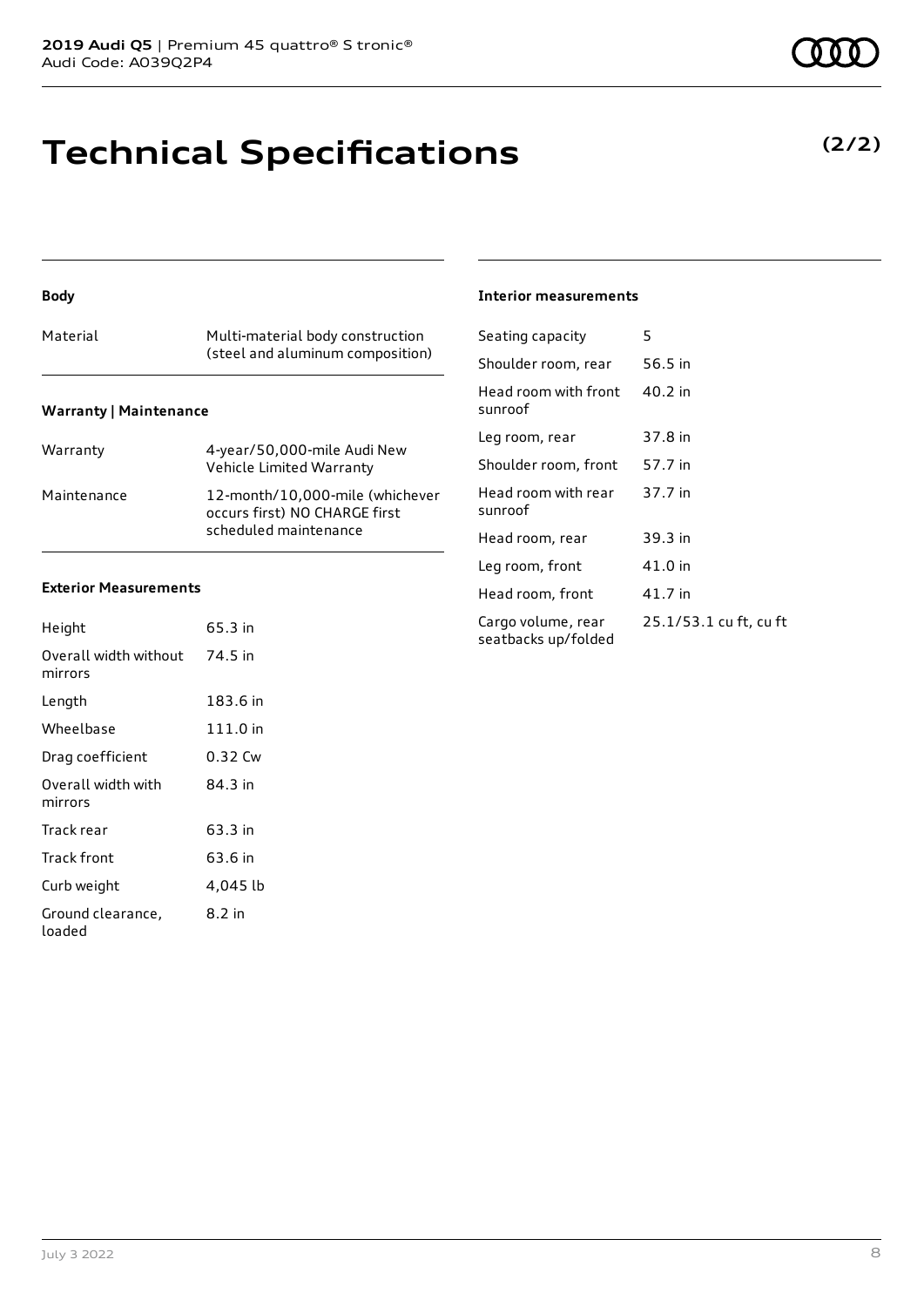### **Consumption- and emission**

### **Consumption by NEDC**

| urban       | 22 mpg |
|-------------|--------|
| extra-urban | 27 mpg |
| combined    | 24 mpg |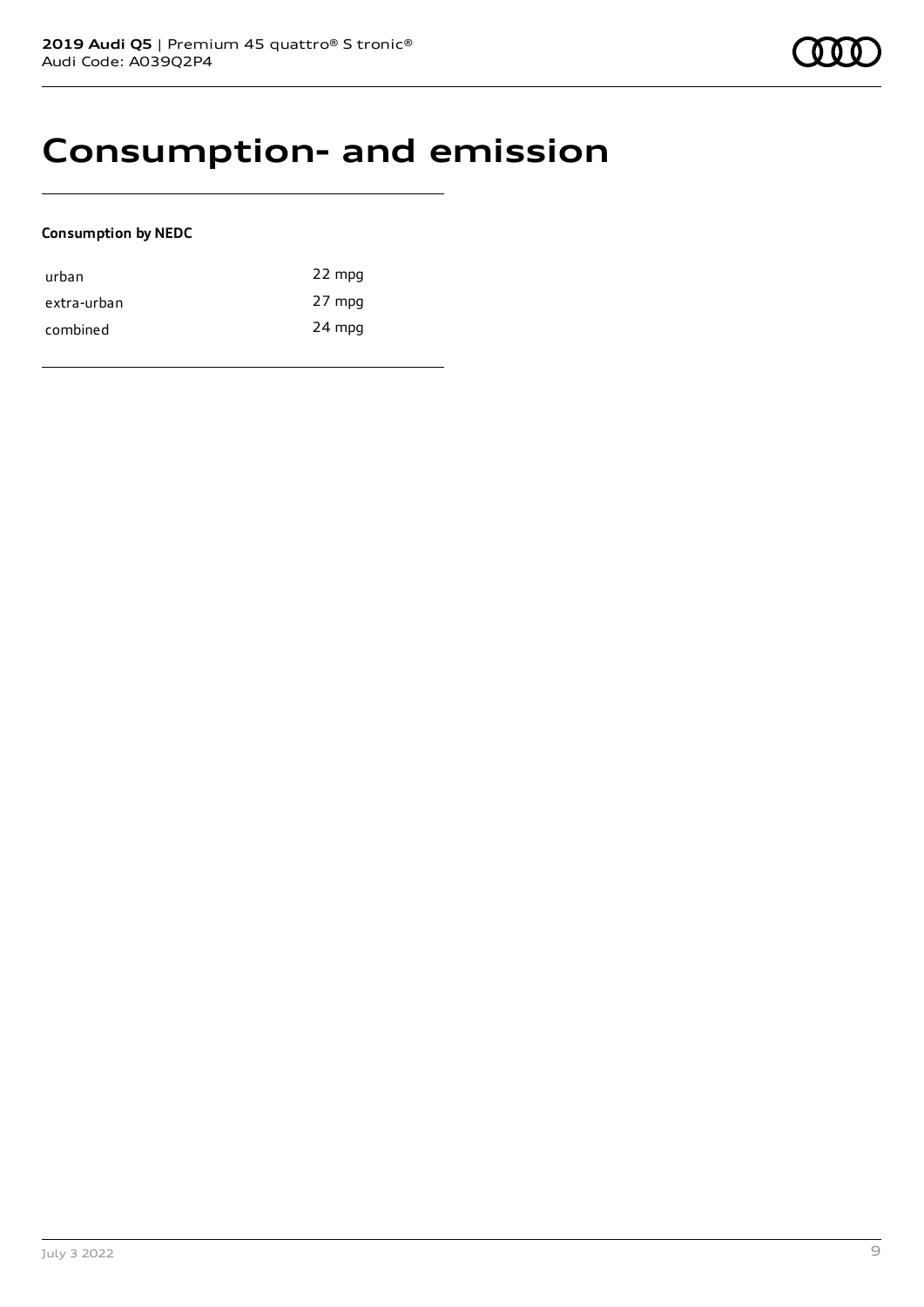

### **Contact**

Dealer **Audi New Orleans**

3400 N Causeway Blvd 70002 Metairie LA

Phone: +15048388000 FAX: 5048388270

www: [https://www.audineworleans.com](https://www.audineworleans.com/)